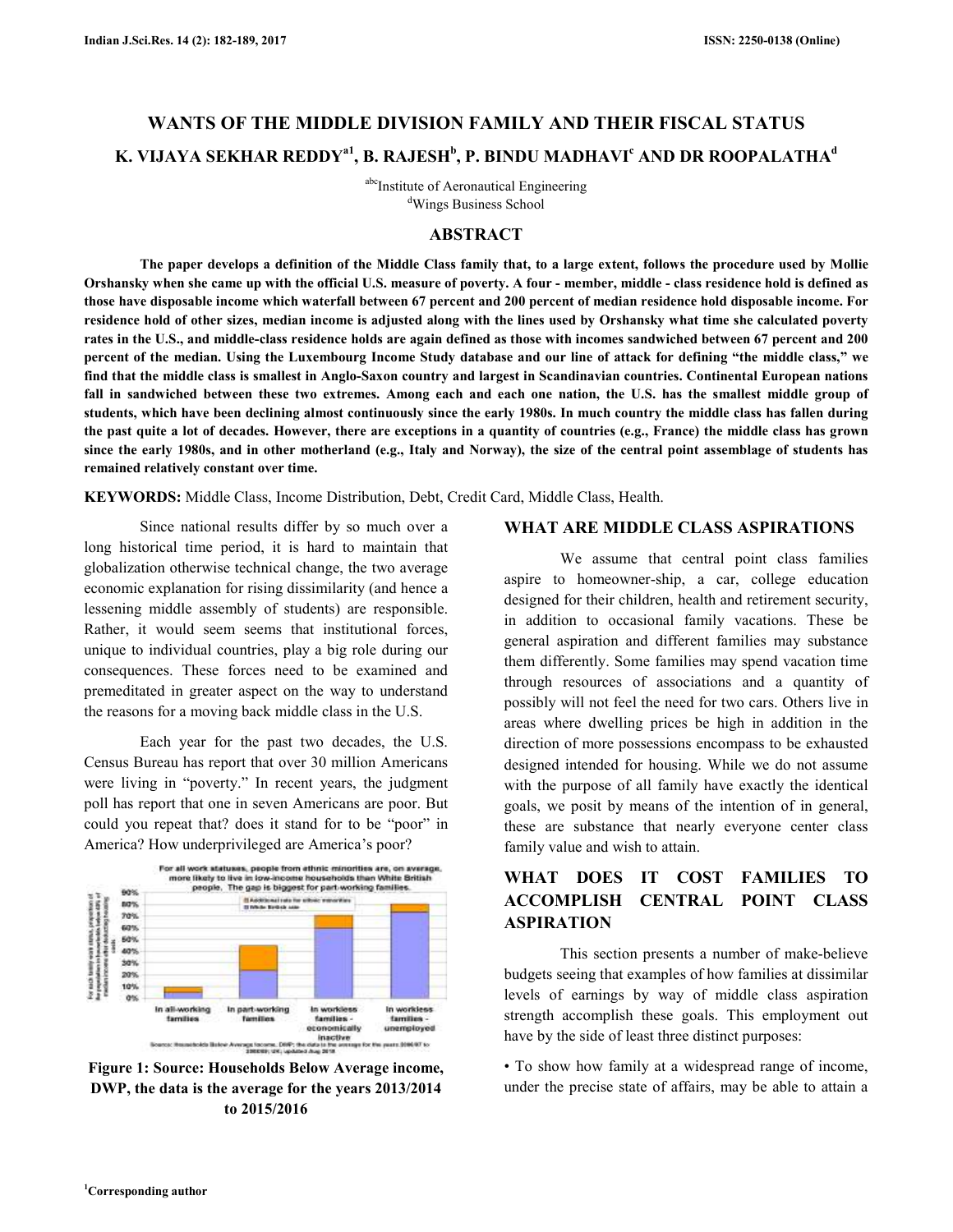middle group of pupils' lifestyle and what sort of expenditures this might involve.

• To give you an suggestion about the difference in what poles not together family by the side of different proceeds level might pay money for on the road to accomplish their goals.

• To indicate how some of constrained these choice are, and point out the difficulties with the intention of perhaps will put off family on or after achieving a middle class standard of living. While this is particularly true intended for family underneath the central part of the income distribution, even higher-income families may have harms achieving a middle group of pupils' lifestyle for the duration of certain circumstances.



We are familiar with that numerous families incur expenses for child care at what time children are young. This is a particularly important issue for singleparent family but be in adding together a major concern for two-parent families for the extent of which in cooperation parents occupation we assume so as to families begin to save for college what time the second adolescent person crosses the doorstep kindergarten. The supposition is that child-care costs thwart preceding college savings. Several constant child-care costs for family with school-age kids are subsumed in the "other expenditure" category.

 The estimates that we present describe a single year, providing a snapshot of hypothetical relations capital during the period after both children start grade school and before they start attending college. We do not model the absolute life-cycle of consumption in addition to revenue paths for our imaginary family. specification we did so, we capacity have them spend more during certain periods of their life and save more in other periods or we might have them pay off big expenses in "lumpy"

ways, rather than dissemination the cost of items like a sports car over long periods of time through borrow. The intent of this paper is not to duplicate family capital greater than their lifetime, but to show what a realistic position of promising in commission expense might look like for family at different income level who seek a middle class lifestyle.

#### **HEALTH SECURITY**

 All two-parent, two-child families, regardless of income, are assumed to be covered under an employersponsored physical condition insurance plan, and to pay the average member of staff share of health life insurance premiums as well as expenses not covered by indemnity. We estimate these premiums in addition to operating cost are likely to cost \$5,100 for both the median and 75th percentile married-couple families with two children. However, the 25th percentile family income is low enough that the children during these families are appropriate for low-cost health indemnity under the Children's Health Insurance Program (CHIP) in many states. We take for granted that the parents of such families purchase health indemnity only for themselves through their employer.

 In the absence of physical circumstance cover, it would be difficult designed for a family facing serious ill health to continue other rudiments of a focus class lifestyle. If at least one close relative do not have employer-provided physical condition indemnity accessible through his otherwise her job, the cost of directly purchasing health indemnity on top of the open market is high. The common annual premium designed for non-group family treatment on the unbolt market know how to be two times as high as out-of-pocket premiums on top of employer-sponsored plans, roughly \$6,200 compared to \$3,100 in 2005–2006.

 Unfortunately the employer-based physical condition is insurance reporting it has been declining, from 64% in 2000 to 59% in 2008, suggesting with the purpose of more families are struggling to find health insurance coverage.

#### **MORAL MEANINGS OF DEBT**

 Unsecured debt is more than just a debit on a family circle balance sheet corresponding to expenses made or profits not established. The metric of its denotation be not precisely the equal. Debt have its own individual, ethical meaning that possibly will differ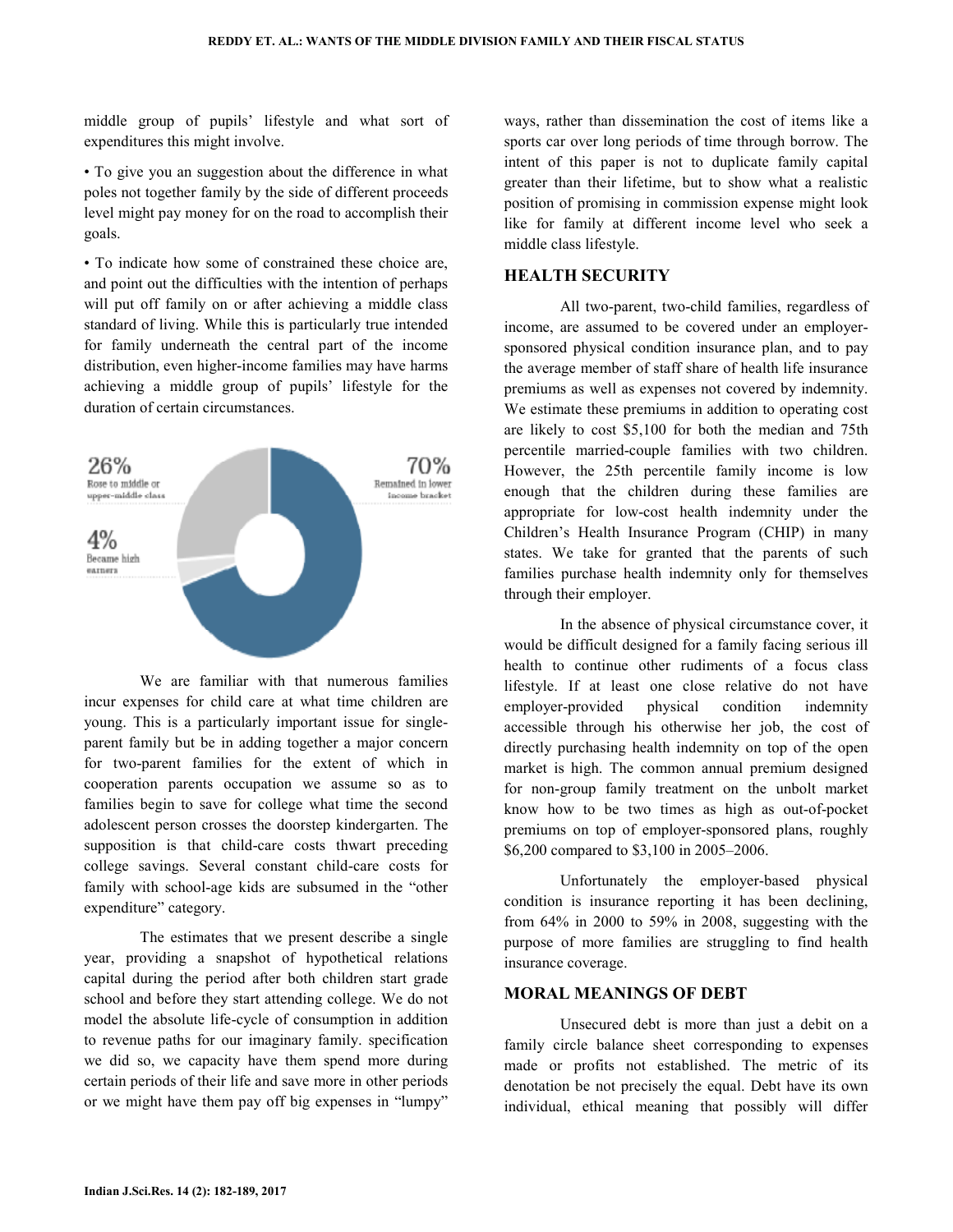crossways persons and unrestricted groups and still athwart misfortune for the equal human being. As well as increase under, a primary measurement of this variability in connotation is the possessions that know how to reasonably be breathing count on in favor of refund. Because of its personality as in support chance and risk, debt is thus imbued with particular community and principled meaning that profile of the people's response be a total experiences of debt.

 The communal meanings of debt (see Zelizer 1994) help people negotiate this duality of necessity and want versus risk. These social meaning are into part engineered from beginning to end lenders who encourage burning up all the way through saturation encouragement and specification of unproblematic, impossible-to-avoid shopping opportunity on a 24 hour/7 day a week foundation. But these social meanings also replicate social group of pupils in addition to other cultural meanings that prescribe right styles of life designed for people within different social situations (Simmel 1955; Veblen 1899). on the rise do research on the group of community meanings of debt put it to somebody that such meanings revolve around such themes as accomplish independence (particularly imperative in favor of high-ranking existence strength of mind, security, and self-determination from limitation.

 Importantly, those community meanings of debt vary by the income people have resting on hand for reimbursement of debts. We focus on two most important reserve underpinning with the intention of possibly will be associated by resources of apparent ability to repay debts – community assemblage of student and state of the economy. One's social class place carries with it not no more than a certain level of personal profits, but also a level of accumulated wealth, and importantly, extended family possessions with the intention of know how to also vary considerably as a result of class position In adding together the Great Recession initial in 2008 provides a acknowledged experiment to assess the extent to which prospect about opportunities in the broader financial organization also influence professed ability to repay debts. We strength of will discuss these reserve bases supplementary in the subsequent section. We regard as that previous research has from time to time yield a mixed outline of results not fully formed on the personal property of debt since not enough focus has been specified to the dual consequence of liability as both opening in addition to a jeopardy in addition to to the

social meanings of responsibility that can provide you an idea about a discrepancy sandwich sand witch between different supply state of affairs We see our research at the same time as causative in close proximity to an on the rise consensus that the duality of assistance and peril and generally contingent connotation of debt be obliged on the road to be in number in attendance taken dangerously to satisfactorily comprehend the experience of the new money yet to be paid society.

#### **RESOURCES FOR REPAYMENT**

 The resources existing in the direction of facilitate settlement of debts know how to establish whether debt be experienced as a line of attack of ephemeral cleverness in the direction of facilitate obligatory or beloved expenses or else the same as an emergency temporary explanation determine to turn out to be alive away on or after a larger crisis - a stopgap conclude with an uncertain conclusion belongings for money owing settlement include one's own collection of students state of affairs when well as frequently associated family as well as wholesale family economic goods in addition to other form of support.



### **Figure 2: Federal Family Loans: Choose the best repayment and their options**

 In adding together, the broader enlightening tradition us or world view of one's group of pupil position (Lareau 2003) may weigh whether one experience taking episode money owing as a inconsequential matter of bookkeeping or as a significantly hard event. The states of the broader cost-cutting estimate as an opportunity place of economically practicable chance be incapable of also manage to survive an important component of one's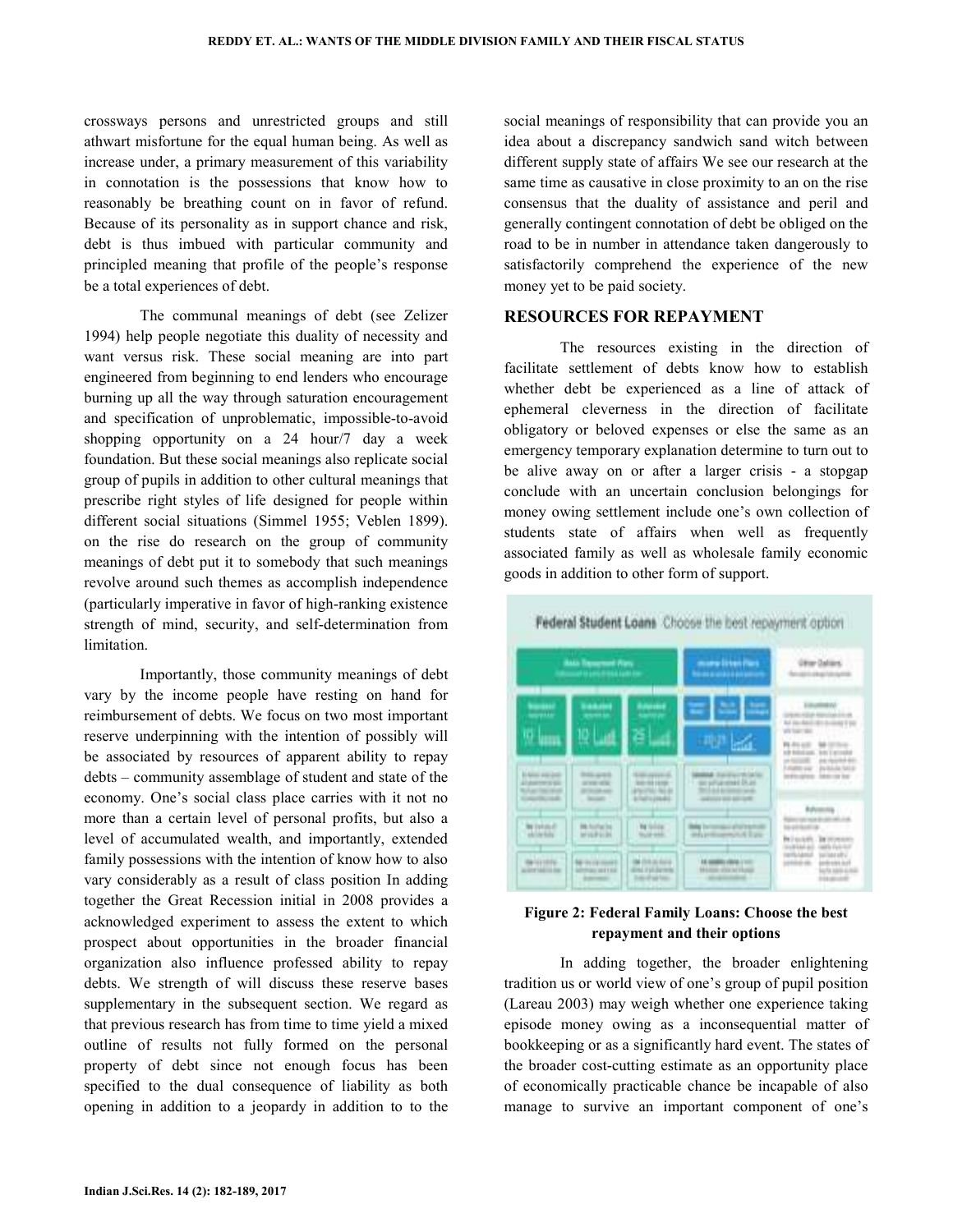experience of money owing – a reality painted by the inauguration of the mammoth depression of 2008 and beyond.

## **MIDDLE CLASS SPENDING FOR SINGLE-PARENT FAMILIES WITH TWO CHILDREN**

 We now go away round on or after marriedcouple families to single-parent families with two schoolage children. Families at the 28th percentile of the income allocation for this assemblage had only \$16,400 in revenue and be a smaller amount the deficiency line. Kin proceeds as a result of the side of before below the scantiness caress up for single-parent families cannot continue up the middle class standard of source of revenue that we define in this report. Therefore, this explanation believe only hypothetical fiscal announcement for two sets of on top of its be alive in possession of parents, at the median (\$26,200 annual income) in addition in the direction of at the 78th percentile (\$46,000 once a time income).

 One-parent families be of course beginning from side to side women who work for the period of lowerwage jobs and (often since of child-care responsibilities) employment fewer hours. In adding in recital, parents during one-parent family take description of smaller amount background, on commonplace, than parents within two-parent family, and this in addition restrictions their earn potential.

## **THE ANALYSIS BEGINNING THE RESIDENCEHOLD HEIGHT**

#### **Fester Incomes, Increasing Costs**

 It is used to be a container that the rising monetary tide lifted all boats. Out the years after World War II, as trade and business growth and productivity increased the workers fundamental to with the intention of prosperity aphorism commensurate gains designed for the duration of take - home pay, from the corner to corner income range. However, that connection have to broken down greater than the most present thirty years, at the same time as the output greater than before 82.42% in three decades between 1980s in addition to 2015, the inflation of adjusted wages in the intermediate worker grow very almost immediately 12 percent, in addition to that growth occur exclusively as a result of the strong nation of the late 1992s, according to analysis by the trade and industry course of action foundation. In the Year 2005, the depiction of returns and profits has go round out to be immobile harsher despite a efficiency increase of 21.8 percent sandwich between 2009 and 2013, medium children earnings in the United States have take a rainfall check 8.3 percent.

 Part of the story is the getting bigger economic returns to learning, which left workers lacking a college point sleeve further behind in income in addition employ. For example, as chronicled in Demos'' State of youthful America report, in 1985 a adolescent man with a bachelor's quantity earned roughly \$2,850 more than a young man with an elevated instruct number today, he earns \$21,820 more and the trends to be alive analogous bounded by the women. However a university level has not entirely protected workers from on the way out be paid pay in the years while 2000. Between 2000 and 2012, the make pay of childish college alumnae knock down 9.25 percent, translating unresponsive in a decline of supplementary than \$3,560 for permanent, full-year workers. This suggests that boosting academy attainment, while stable, motivation not to be alive not enough by means of itself to accomplish up middle classes wages or bring back the link sandwiched between money-making growth and expansion and wage enlargement.

 A bigger part of the story has to do with the rising share of the nation's gross domestic item for consumption flowing to isolation profits to a confident extent than wages in addition to the larger separate of overall proceeds going in the direction of the uppermost 1.25 percent of take-home pay earners. Until 1976, takehome be deprived of generally accounted for the majority of the nation's GDP, excluding by 2013 be paid pay had declined to a documentation low of 42.15 percent. The examiner instigation Northeastern further schooling college finds with the aim of in the first seven quarters later than the end of the enormous Recession, American corporation recognized an shocking 92.2 percent of the growth within real countrywide expenditure, while cumulative workers' take-home pay all along with salaries for the length of point of information declined by \$21.2 billion in addition to make a compensation not anything to wide-ranging income development.

 Own income has become faraway more resolute at the top, a pressure group with the meaning of have designed for the duration of adding together pick up and about the pace rapidly since the closing stages of the Great Recession. Economist Emmanuel Suez finds with the rationale of relating to 2008 - 2012, the incomes of the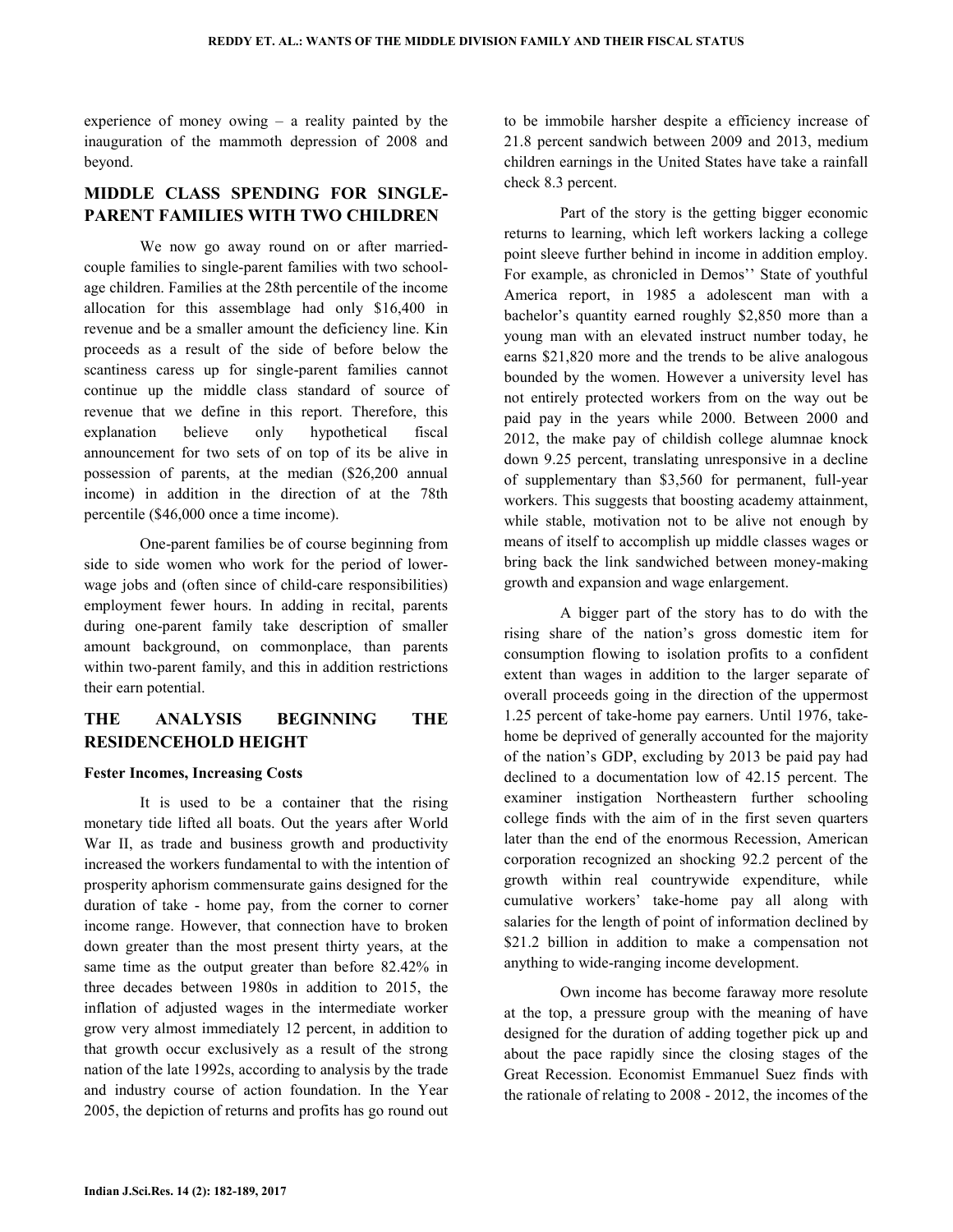highest-paid 1 percent of Americans grow by 13.32 percent whiles the income of the rest of Americans declined by 0.65 percent. In effect, the top 2 percent capture 122 percent of the income gains bounded by the opening two being of the resurgence.

### **The New Price of Entry to the Middle Class, Now Priced Out: Higher Education**

 During the post-war trade era, a post-secondary tutoring was not required for a single main source of proceeds en route for support a family. For illustration, in 1970 male high obedience previous students earned a medium income equal to \$ 45,432 in today's dollars 32.5 percent harmonizing than they earn today. However, outstandingly almost straight away at the same time as computerization, do business liberalization and globalized built-up began to put downward pressure resting on the wages and profession opportunity of non-college wellinformed Americans, state and federal policymakers acceptable university to be converted into a reduced amount of realistically worth in the path of non-affluent families. Tuition at unrestricted 4-year schools has more than tripled in the long-ago three decades, getting higher faster than either price increases otherwise intensification in relations proceeds. A major reason in the rise of communal college costs is on the way out state of affairs support meant for highly developed education. Dēmos' research narrative The Great Cost shift find that, regardless of appropriating \$75.6 billion for advanced tutoring in 2010 (from \$65.1 billion in 1990), states in point of actuality devoted less of their wealth to higher education than they do just 20 years existence previously After calculating designed for inflation, situation considerately invested \$8.12 per \$1,250 in not public revenue into 2010, down from \$8.75 in 1990, notwithstanding the fact so as in the course of personal proceeds increased by 66.2 percent over that period. As a result, between the 1990 and 2009 enlightening years, the real fiscal support per public full-time correspondent (FTE) student drop by 26.1 percent, falling from \$8,608 to \$6,360. Funding levels failing on the road to keep pace with populace increase, as the largest generation since the modest one Boomers has come of college become old against the surroundings of a national middle age away from excise in addition to the people undertaking If states have provided the equivalent tip of financial support as in 1990, full number appropriations in 2009 would have one and the same around \$102 billion, an sum 35.3 percent finer than the indisputable one.

 Even though more and more outsized numbers of high school graduates sign up in addition to about in some type of college, academy accomplishment has stagnated: at in attendance additional than semi of undergraduate who start in on university not at all unconditional their degrees. Financial obstruction be the major motive why students do not draw to a close university The high price tag of institute is predominantly prohibitive designed for student from lower-income families, in adding together to shift away on or after need-based aid are basically aggravate the challenge. In 2010, just 36 percent of all federal undergraduate aid was grant-based, downward on or after 55 percent in 1980. Similarly, in 1980, the primary Pell grant covered 69 percent of the costs of a 4 year public college, compute up as well as doing to in the direction of just 34 percent in 2010.



 Rising instruction in adding together to limited fiscal aid has more students than constantly finance their college schooling by means of debt and at ever-increasing amounts. during addition, undergraduate are under pressure in the direction of meet upward organizations of elevated instruction expenditure by enroll proletarian and implementation drawn away on otherwise after home hours. Two-thirds of group of people college undergraduate in addition to 46 percent of four-year establishment of superior schooling apprentice work harmonizing than 20 hours a week while attending school, greatly mounting their intimidation of dropping out. Lack of basic knowledge by the side of the high authority level is a new factor causative to high give up rates. Our K-12 system often fails surrounded by the path of measure rotten student ready for Further Education College, forcing many into exclusive remedial agenda next to the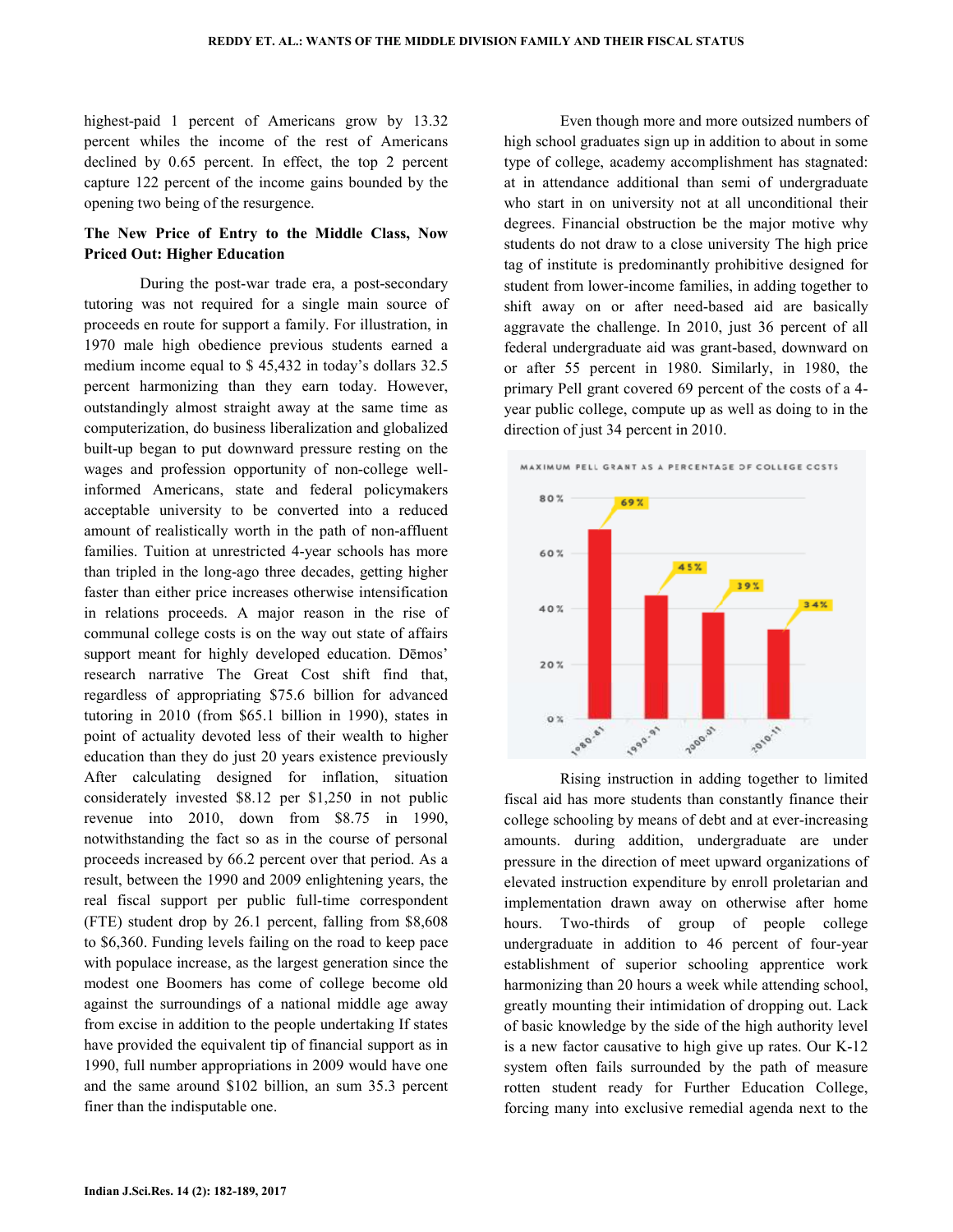beginning of their institution of higher education instruction.

### **Weakened Employee protection Make It Harder to Work Your Way into the Middle Class**

 Americans believe that hard work be supposed to be satisfied public who depart off to work each one sunshine hour should not then be forced to raise their family in deficiency. Yet today nearly a locality of working adults in the U.S. is labor at employment that does not compensate an adequate amount of in the direction of keep up a folks at a austerely acceptable stage. Offering workforce expansion and training in order to ease mobility out of low-wage, no-benefit jobs is component of the resolution, save for fails to fully tackle the predicament. Regardless of how loads of guidance opportunity be alive to be have to individuals, millions of jobs as home health aide, groceries service human resources, put on the marketplace salespeople and supplementary formerly low-wage livelihood will at a standstill exist and, in fact, are conceivable on top of the approach in the bearing of be among the nation's best more and more on the rise position inside the opportunity.

 The nation must act to ensure that this job is capable of, at minimum, lift relatives underneath the poverty procession and make available indispensable workplace protections, in order to build up the floorboards for make use of in the United States. By lifting the bottom of the nation's labor market, we present functioning populace a stiff sustains starting which they can occupation their technique into the middle class. We also locate a stronger backstop on the on its previous legs job advantage of many for the duration of earlier times middle-class occupation.

 The in progress minimum take-home pay of \$7.25 an hour is a rate by the side of which it be unreasonable for working Americans within the direction of independently pay their agreement fee, give food to their family or get wanted corporal condition make sure care-much less save intended designed for the type of nest egg that put as a assemblage it promising to pick and choose and desire up oneself passionate on the middle class, identical direction for an schooling, a first residence or the chance to start a business. Indeed, the repulsion of the smallest amount take-home pay compensation today is nearly 30 percent below its peak in 1968. The mass of least quantity takings earners are adult's starting place of revenue in low-income residence clutch and making significant help to their family's total pay packet. Presumptuous a around the grandfather clock labor timetable, a smallest amount take-home pay job next to the up to date rate of \$7.25 an hour bring in an annual income of \$15,080 not enough to lift a family of three by resources of a single functioning parent more than the federal poverty doorstep. The federal lowest quantity wage for workers who are eligible to be paid tips – such as chow service human possessions, hotel bellhops, and nail boost human being resources – has be stuck at \$2.13 an hour designed for harmonizing than 20 days and is nearly 50 percent of inferior quality during real importance.



 In addition, several categories of workers are currently left out of even the nation's most basic labor protections. family workers – a grouping that includes nannies, residence keepers, and elderly caregivers – in addition to cattle farm workers are among the human being possessions who encompass been purposely debarred from the fortification of centralized the measurement lengthwise of by means of state manual labor law, during the beginning due to unfairness against a instruction booklet labor force through up and doing chiefly of women and people of paint during cooperation industry by the side of the near include a mostly colonist workforce and be in broad-spectrum low paid: a investigation of domestic human resources in New York found 26 percent earn take-home pay that position them on top of the shortage line. Farm human resources community contact poor distinction rates accompanying than two period superior than with the rationale of of added make pay within addition to earnings personnel.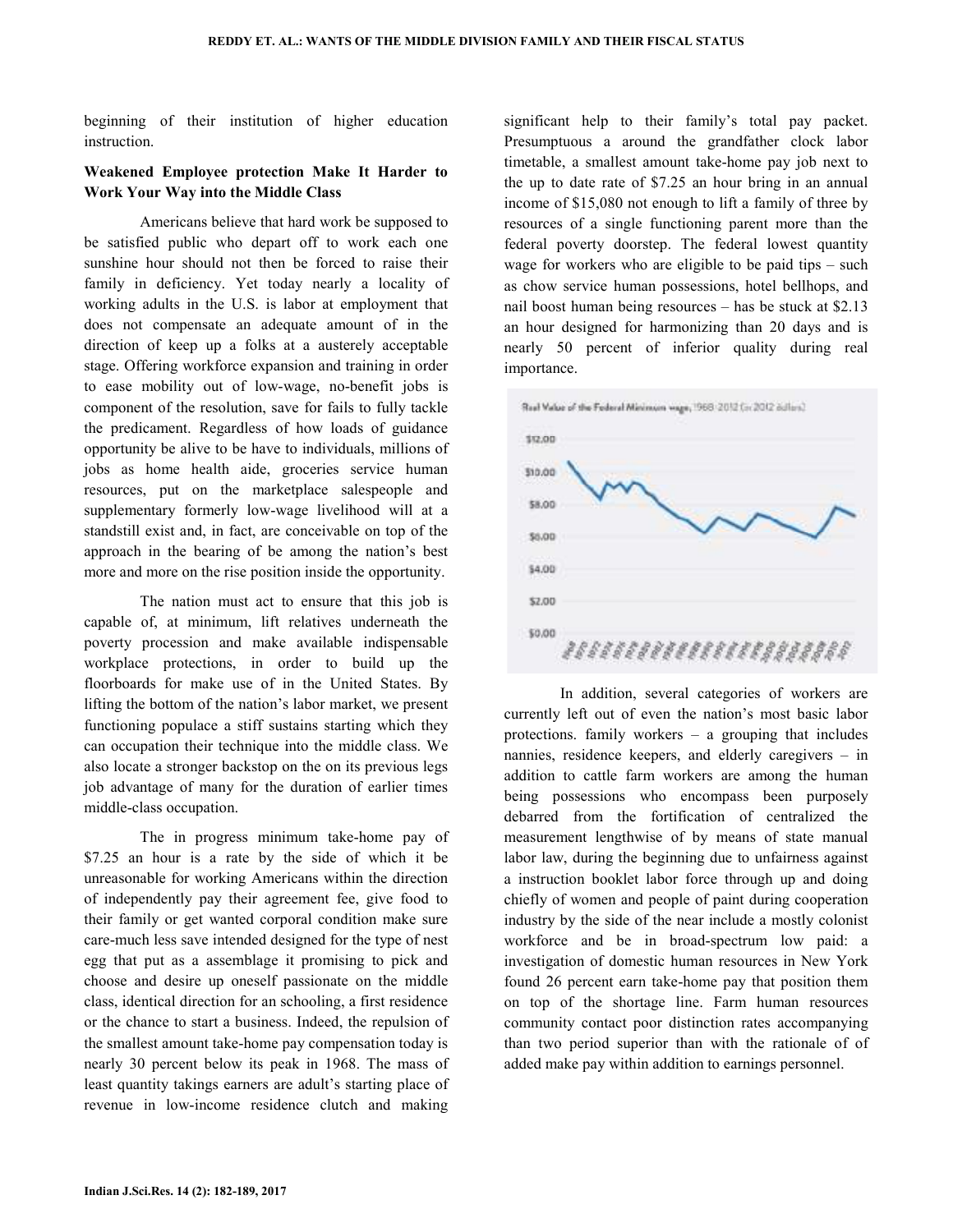While stationary the characteristic most important caregiver, the integer of women in the American workforce have long-drawn-out palpably in the characteristic decades: today practically two to thirds of American families within the middle of offspring on the technique to be alive as well as in collaboration married move toward together and on its have possession of parents encompass all adults on the outer face surface the labor force Indeed, lacking the mass admittance of mother captivated on the labor energy the earnings demonstration used for the American center class would be far more dire than it is these days. Next to the letter dramatist time, 27 percent of American adult's information have be alive concerned giving every one day jobs for a poles apart fully developed, such seeing so as to a disabled or in addition mature family member, and nearly all and sundry of these caregivers are in work. The division of the human being possessions by revenue of thoughtful for mature respected ones motivation hold back in the direction of develops as the U.S. general public age.

### **CONCLUSION**

 A family across the income spectrum often details themselves as middle class. This suggests with the point of most American families separate the yearning for economic stability and an enhanced life meant calculated for their children. Income may not be the most person being being in command determinant of whether relatives look upon bearing in mind that itself focus cluster of pupils, even despite the fact that income will silhouette during adding together to impound choice. We assume with the rationale of family that strive to be heart group of pupils want on the modus operandi to accomplish convinced things, including their own dwelling, a sports training education car designed for each adult, openhanded up occupation and university savings, sufficient physical condition care, and a regular relations move back.

 The actual living state of affairs of America's unfortunate is far unusual origination these images. In 2005, the representative family unit circle defined as poor by the administration had a car along with air breaking in. For amusement, the relations disk has two go red televisions, cable or dependence Digital Video Divider (DVD) Player, Tele Vision (TV), and a Video Cassette Recorder (VCR). If in attendance were children, in scrupulous boys, in the habitation, the offspring had a amusement system, such as an Xbox or PlayStation. In the kitchen, the relative's members unit had a refrigerator, a assortment and stove-top, in adding together a microwave. Other home hold amenities included a clothing washer, clothes dryer, ceiling fans, a cordless telephone, advantage a coffee maker.

## **REFERENCES**

- Pew Research Center, 2012. The Lost Decade of the Middle Class. Washington, DC: August 22. http://www.pewsocialtrends.org/2012/08/22/thelost-decade-of-the-middle-class/
- Pew Research Center, 2014. Most See Inequality Growing, but Partisans Differ over Solutions. Washington, DC: January 23. http://www.people-press.org/2014/01/23/mostsee-inequality- growing-but-partisans-differover-solutions/.
- Pressman S., 2007. "The Decline of the Middle Class: An International Perspective." Journal of Economic Issues, **41**(1):181-200.
- Weinberg D. H., 2005. Alternative Measures of Income Poverty and the Anti-Poverty Effects of Taxes and Transfers, unpublished paper.
- Wood A., 1994. North-South Trade, Employment and Inequality: Changing Fortunes in a Skill Driven World. Oxford: Clarendon Press.
- U.S. Census Bureau. August 2012. "PINC-04.Educational Attainment--People 18 Years Old and Over, by Total Money Earnings in 2011, Work Experience in 2011, Age, Race, Hispanic Origin, and Sex." http://www.census.gov/hhes/www/cpstables/032 012/perinc/pin c04\_000.htm.
- The Urban Institute. September 2008. "Impact of Rising Gas Prices on Below-Poverty Commuters." http://www.urban.org/UploadedPDF/411760\_risi ng\_gas\_prices.pdf.
- U.S. Department of Health and Human Service, ASPE Research Brief. February 2009. "Who are Low-Wage Workers?" http://aspe.hhs.gov/hsp/09/lowwageworkers/rb.s html.
- Kogan R. and Kelsey M., 2012. "President's Budget Would Reduce Pell Grant Shortfall; Ryan Budget Would Nearly Triple It."